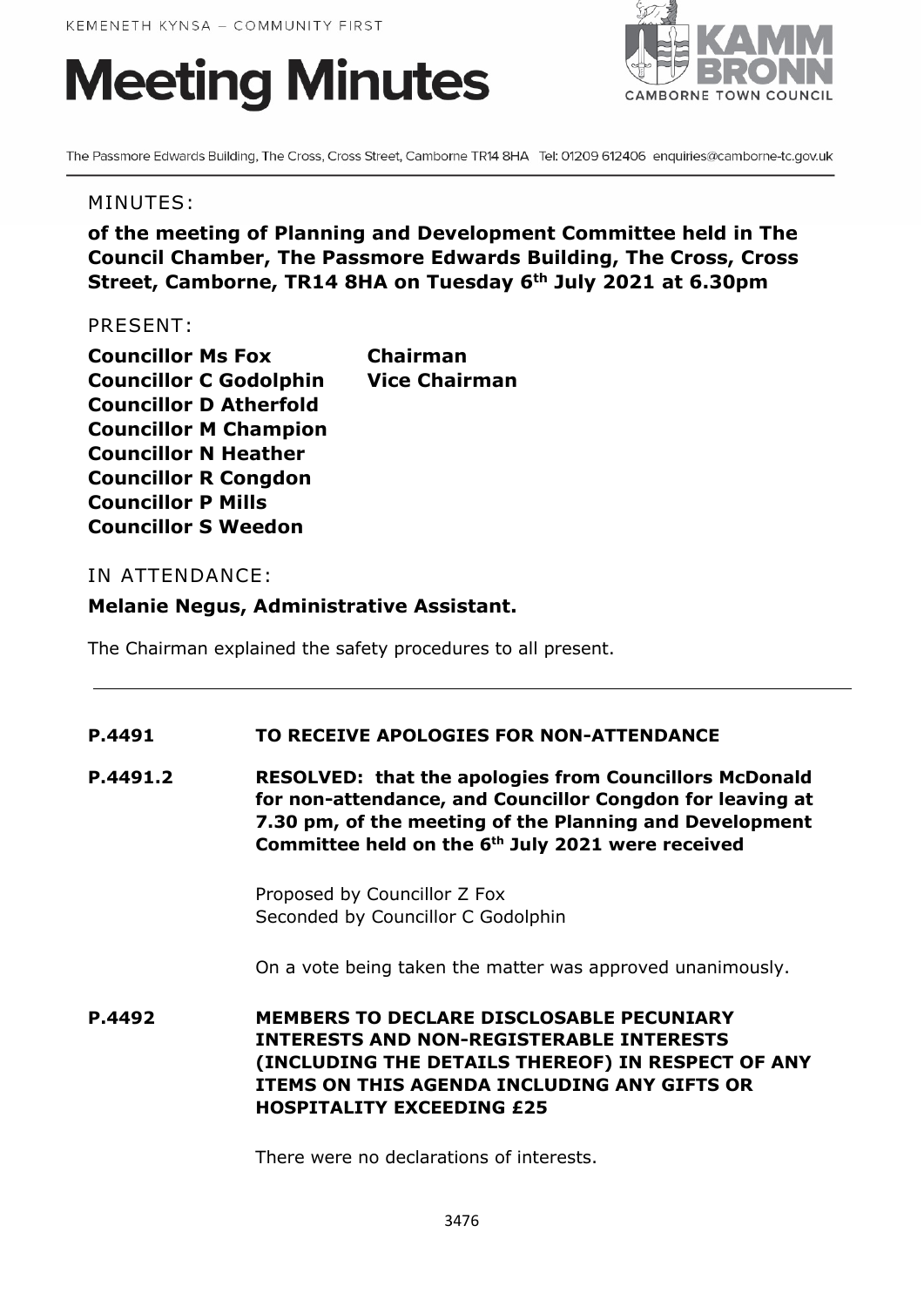#### **P.4493 TO APPROVE WRITTEN REQUEST(S) FOR DISPENSATIONS**

There were no dispensation requests.

#### **P.4494 CHAIRMAN'S ANNOUNCEMENTS**

There were no Chairman's announcements.

**P.4495 TO RECEIVE AND APPROVE THE MINUTES OF THE MEETING OF THIS COMMITTEE HELD ON THE 1st JUNE 2021 AND THE CHAIRMAN TO SIGN THEM**

> Amendments: P.4477 amended to, 'Apologies from Councillor Miles had been submitted to the office'. P4484 amended; the word 'not' inserted between, and, and, subsidiary, on the fourth line. Page 3474, 21/085, the words 'or Airbnb', removed from the Committee Decision.

## **P.4495.2 RESOLVED: that the Minutes of the meeting of the Planning and Development Committee held on the 1st June 2021, with three minor amendments, were received and approved, for signing by the Chairman**

Proposed by Councillor Z Fox Seconded by Councillor C Godolphin

On a vote being taken the matter was approved unanimously by those entitled to vote.

#### **P.4496 MATTERS ARISING, FOR INFORMATION ONLY, WHERE NOT INCLUDED BELOW**

There were no matters arising.

#### **P.4497 TO CONSIDER APPENDIX 1 PLANNING APPLICATIONS RECEIVED FROM CORNWALL COUNCIL AND DEALT WITH UNDER THE DELEGATED PROCEDURE IN ACCORDANCE WITH MINUTE P.3280.3**

The Committee considered the recommendations of the Chairman and Vice Chairman for Appendix 1 applications and it was duly proposed and seconded that Cornwall Council be advised accordingly.

On receiving requests from Councillors planning applications 21/096 (PA21/05364), 21/098 (PA21/06109), 21/102 (PA21/06449), were moved to Appendix 2.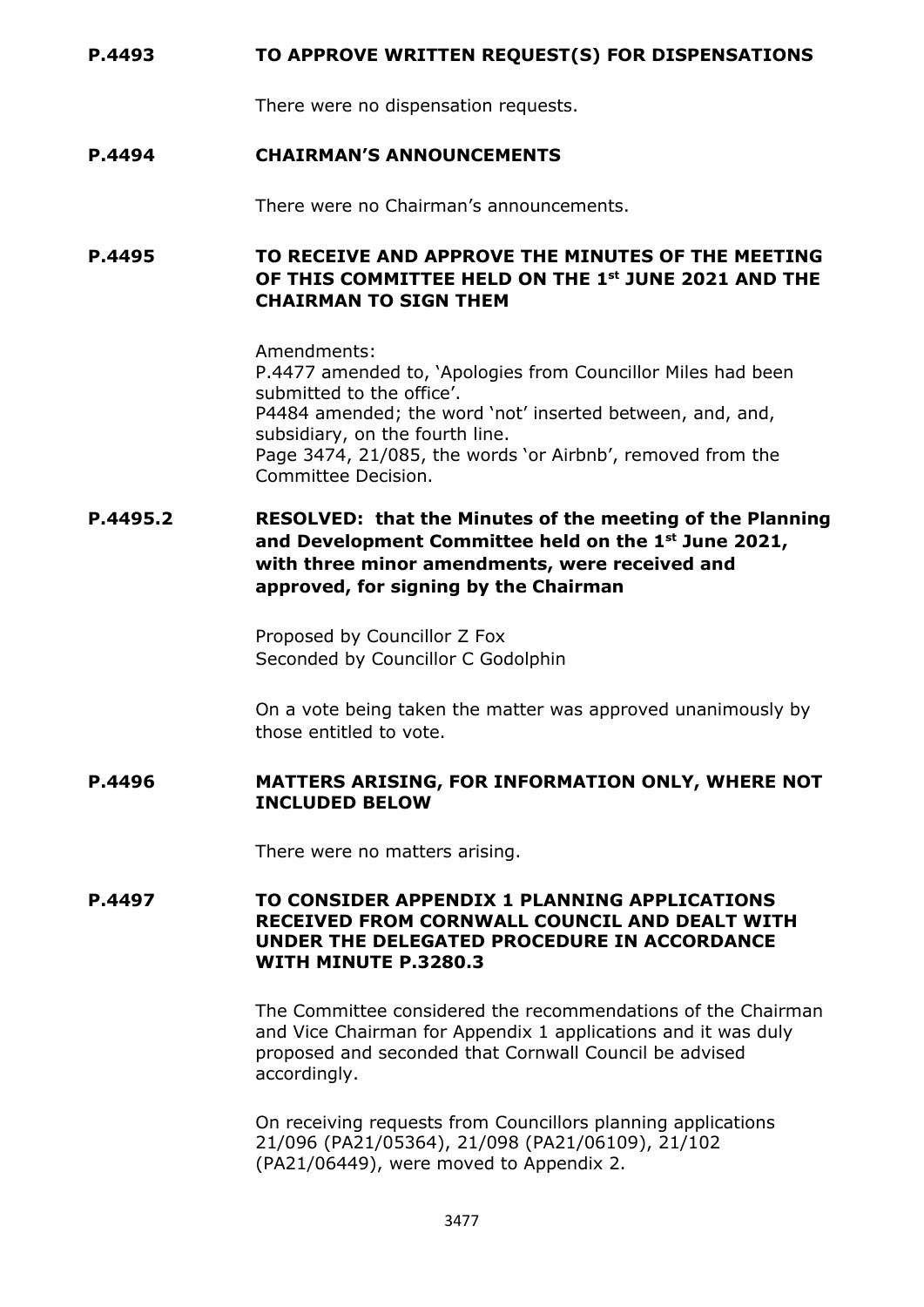**P.4497.2 RESOLVED: that Camborne Town Council responds to Cornwall Council that it has no objection to Planning Applications 21/091 (PA21/04486), 21/092 (PA21/05104), 21/095 (PA21/04241), 21/099 (PA21/04985), 21/100 (PA21/05648), and 21/105 (PA21/05682); and that it fully supports 21/104 (PA21/05014)**

> Proposed by Councillor Z Fox Seconded by Councillor S Weedon

On a vote being taken the matter was approved unanimously.

**P.4498 PUBLIC PARTICIPATION (SUBJECT TO STANDING ORDER 3e MEMBERS OF THE PUBLIC ARE PERMITTED TO MAKE REPRESENTATIONS, ANSWER QUESTIONS AND GIVE EVIDENCE IN RESPECT OF ANY ITEM OF BUSINESS INCLUDED IN THE AGENDA, UP TO A MAXIMUM OF FIFTEEN MINUTES)**

> **TO CONSIDER APPENDIX 2 PLANNING APPLICATIONS RECEIVED FROM CORNWALL COUNCIL**

**P.4498.2 RESOLVED: that Camborne Town Council respond to Cornwall Council that it recommends refusal of planning application 21/093 (PA21/05058). The site is outside of the physical boundaries of the existing settlement of Troon and is therefore open countryside as defined under paragraph 2.33 of the Cornwall Local Plan Strategic Policies 2010- 2030. The site lies within the Camborne and Redruth Mining Districts of the World Heritage Site, and the proposed development would not be in keeping with the locality and be harmful to the character and appearance of the countryside, and the World Heritage Site. The development would be overbearing, overlooking, and cause loss of light to neighbouring properties, it would also constitute overdevelopment of the site. Furthermore the land has arsenic contamination which if not addressed could be harmful to future residents of the development**

> Proposed by Councillor Z Fox Seconded by Councillor C Godolphin

On a vote being taken the matter was approved by a Majority, with one abstention.

**P.4498.3 RESOLVED: that Camborne Town Council responds to Cornwall Council that it has no objection to Planning Application 21/094 (PA21/04849) in principle, but would**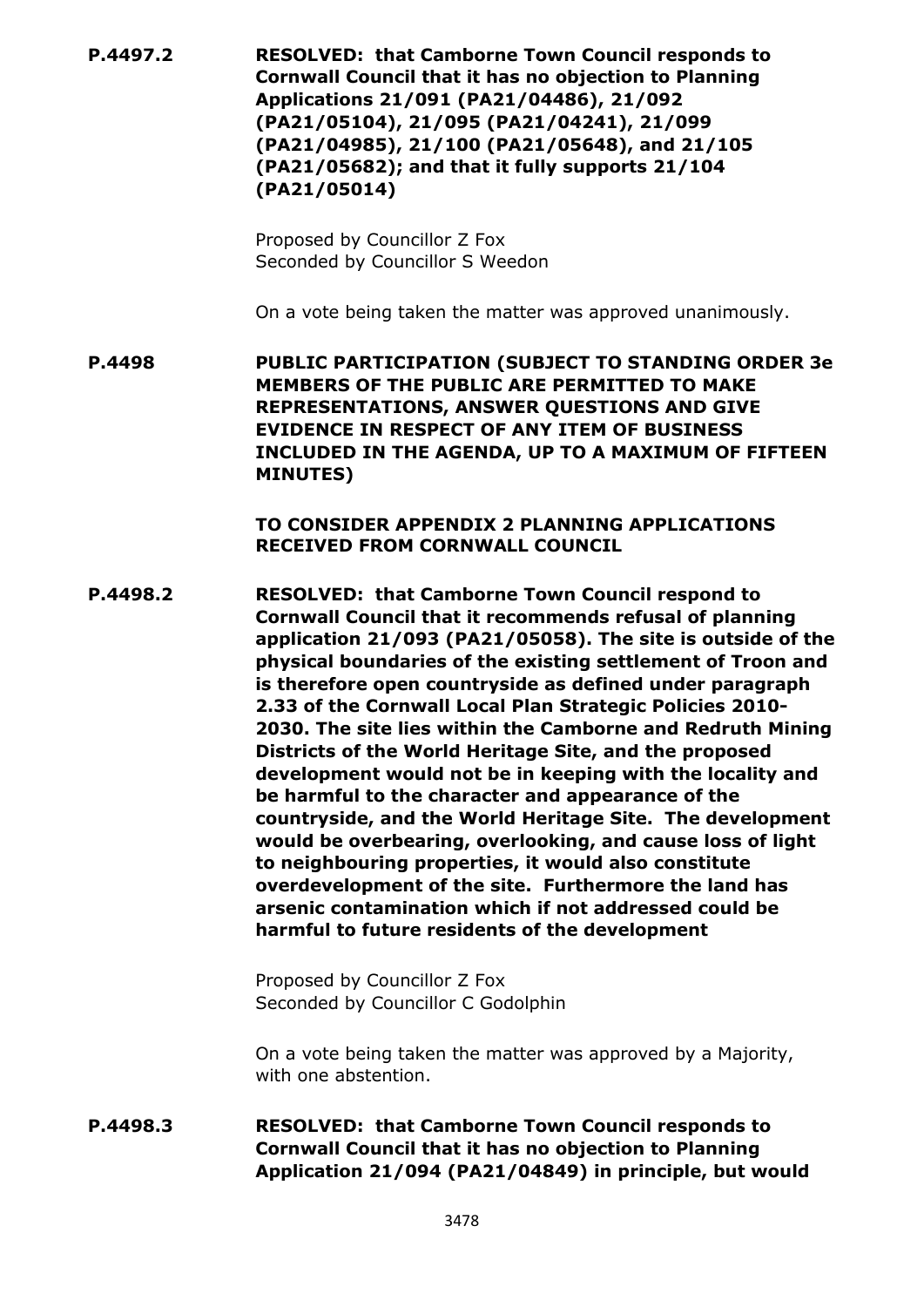#### **like its concerns noted regarding, overlooking, loss of light, and overbearing to the neighbouring property**

Proposed by Councillor S Weedon Seconded by Councillor D Atherfold

On a vote being taken the matter was approved Unanimously.

## **P.4498.4 RESOLVED: that Camborne Town Council responds to Cornwall Council that they are unable to submit comments on application 21/096 (PA21/05364) at this time, due to there being insufficient information provided**

Proposed by Councillor Z Fox Seconded by Councillor R Congdon

On a vote being taken the matter was approved by a Majority.

**P.4498.5 RESOLVED: that Camborne Town Council respond to Cornwall Council that it recommends refusal of planning application 21/097 (PA21/05117). The proposed two flats appear to not be in keeping with the WHS area. The preapplication advice had concerns that the development was 'asking too much of the plot', suggesting overdevelopment. There are potential issues regarding access/right of way, and potential damage to the neighbouring property that the demolition could cause.**

> Proposed by Councillor R Congdon Seconded by Councillor C Godolphin

On a vote being taken the matter was approved Unanimously.

**P.4498.6 RESOLVED: that Camborne Town Council responds to Cornwall Council that it it recommends refusal of planning application 21/098 (PA21/06109), it would be out of keeping with with the rest of the Grade II Listed building, and the World Heritage Area; but would recommend that white painted render would be more appropriate**

> Proposed by Councillor S Weedon Seconded by Councillor D Atherfold

On a vote being taken the matter was approved by a Majority.

## **P.4498.7 RESOLVED: that Camborne Town Council responds to Cornwall Council that it has no objection to planning application 21/101 (PA21/05221)**

Proposed by Councillor C Godolphin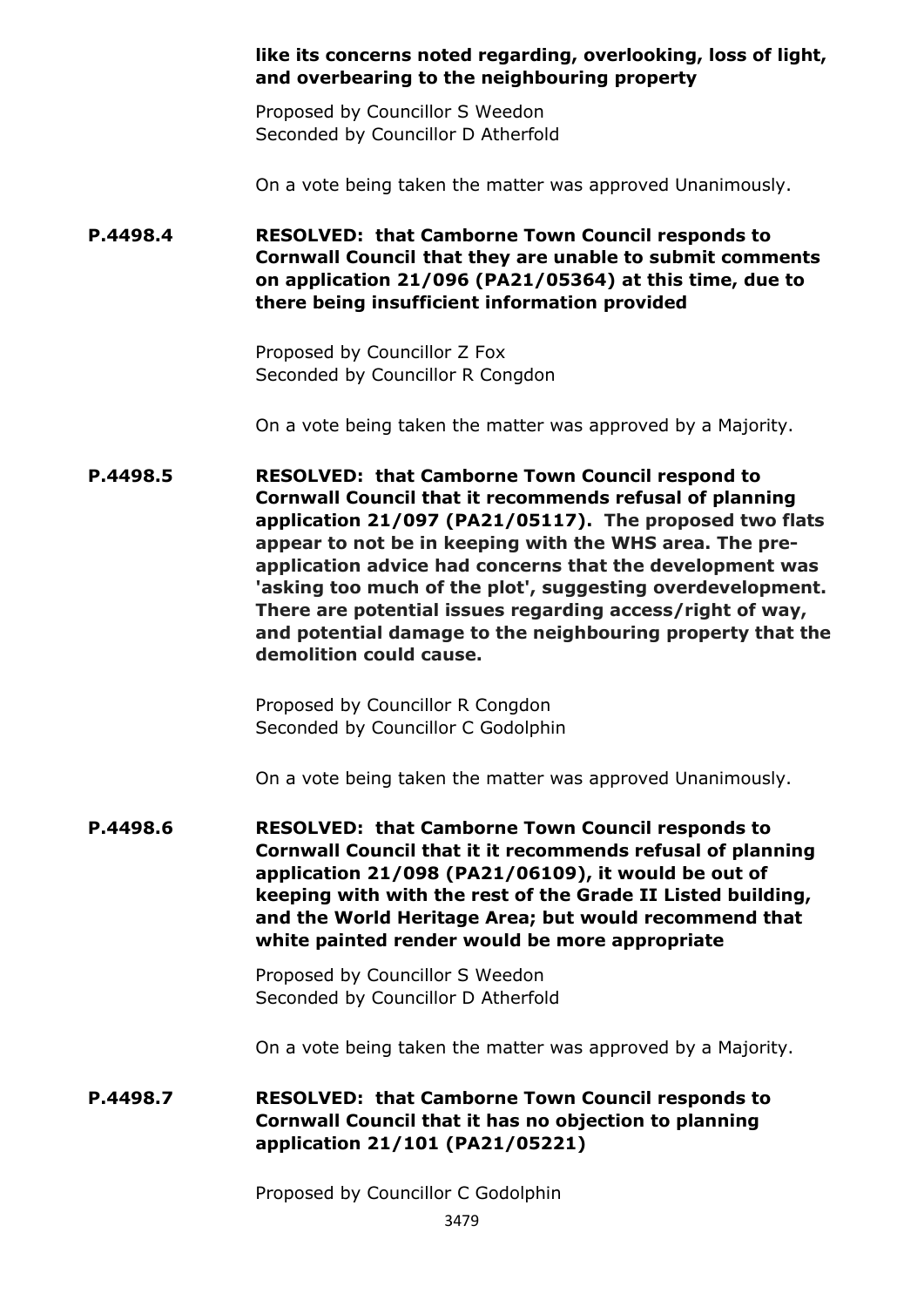Seconded by Councillor R Congdon

On a vote being taken the matter was approved unanimously.

**P.4498.8 RESOLVED: that Camborne Town Council respond to Cornwall Council that it recommends refusal of planning application 21/102 (PA21/06449), due to the lack of justification for the changes**

> Proposed by Councillor S Weedon Seconded by Councillor R Congdon

On a vote being taken the matter was approved Unanimously.

**P.4498.9 RESOLVED: that Camborne Town Council responds to Cornwall Council that it has no objection to Planning Application 21/103 (PA21/05656) subject to the retention of all mature trees that cannot be justifiably removed, and any trees that have to be removed be replaced**

> Proposed by Councillor C Godolphin Seconded by Councillor D Atherfold

On a vote being taken the matter was approved unanimously.

## **P.4499 TO ADDRESS ADDITIONAL PLANNING APPLICATIONS RECEIVED, AFTER AGENDA COMPILED**

**P.4499.2 RESOLVED: that Camborne Town Council deferred Planning Applications 21/106 (PA21/05897), and 21/107 (PA21/05229) to the next meeting of the Planning and Development Committee on the 3rd August 2021**

> Proposed by Councillor Z Fox Seconded by Councillor D Atherfold

On a vote being taken the matter was approved by a Majority.

**P.4500 TO RECEIVE A REPORT ON PLANNING APPLICATIONS REVIEWED BY THE PLANNING COMMITTEE FOLLOWING ADDITIONAL INFORMATION RECEIVED FROM CORNWALL COUNCIL PLANNING OFFICERS IN ACCORDANCE WITH P.4113.2**

> Cornwall Council Planning Officers requested that Camborne Town Council re-visit their decisions on planning applications:

TC Number: **21/078**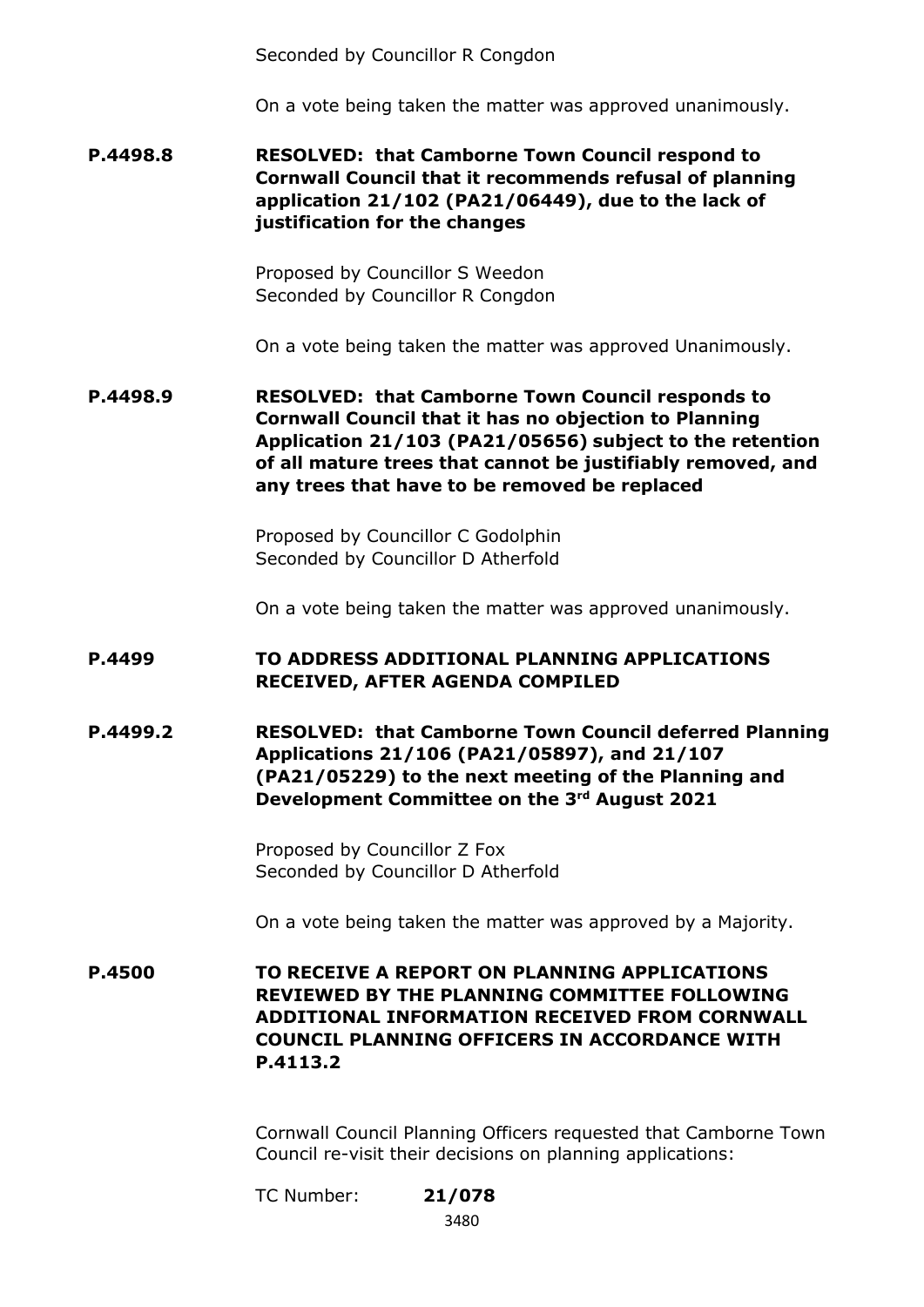| CC Number:                         | PA21/02736                                                                                                                                                                                  |
|------------------------------------|---------------------------------------------------------------------------------------------------------------------------------------------------------------------------------------------|
| Development:                       | Proposed conversion of large open plan ground<br>floor garage to flat.                                                                                                                      |
| Location:                          | The Stables, 2C Carnarthen Street, Camborne,<br><b>TR14 8UW</b>                                                                                                                             |
|                                    | Comment Submission Date: 02.06.21                                                                                                                                                           |
| Comm Decision:                     | No objection in principle, subject to conditions<br>being applied to address parking and access<br>issues, and a condition being applied restricting<br>the development to family use only. |
| planning Officer's recommendation. | Response to Cornwall Council 'Option 2', Agree to disagree, with                                                                                                                            |
| TC Number:                         | 21/055                                                                                                                                                                                      |
| CC Number:                         | PA20/06565                                                                                                                                                                                  |
| Development:                       | New dwelling and change of use from<br>agricultural to domestic curtilage.                                                                                                                  |
| Location:                          | Stack View, Lower Condurrow, Condurrow, Camborne                                                                                                                                            |
| Applicant:                         | Mr P Tresidder                                                                                                                                                                              |
| Grid Ref:                          | 166744/39151                                                                                                                                                                                |
| Comm Decision: No objection.       | Comment Submission Date: 05.05.21                                                                                                                                                           |
|                                    | Response to Cornwall Council 'Option 1', Agree with planning                                                                                                                                |
| Officer's recommendation.          |                                                                                                                                                                                             |

**P.4500.2 RESOLVED: that a report on planning applications reviewed by the planning committee following additional information received from Cornwall Council Planning Officers in accordance with P.4113.2, was received**

> Proposed by Councillor Z Fox Seconded by Councillor C Godolphin

On a vote being taken the matter was approved by a Majority.

**P.4501 TO RECEIVE PLANNING APPLICATIONS FROM CORNWALL COUNCIL FOR WORKS WHICH CORNWALL COUNCIL WILL DECIDE UNDER DELEGATED AUTHORITY AND AGREE ANY COMMENTS IN ACCORDANCE WITH P.3365.2**

There were no such applications.

**P.4502 TO RECEIVE NOTIFICATION OF PLANNING APPLICATIONS TO BE DECIDED BY CORNWALL COUNCIL PLANNING COMMITTEE**

There were no such applications.

The Chairman took the next three Agenda items en-bloc.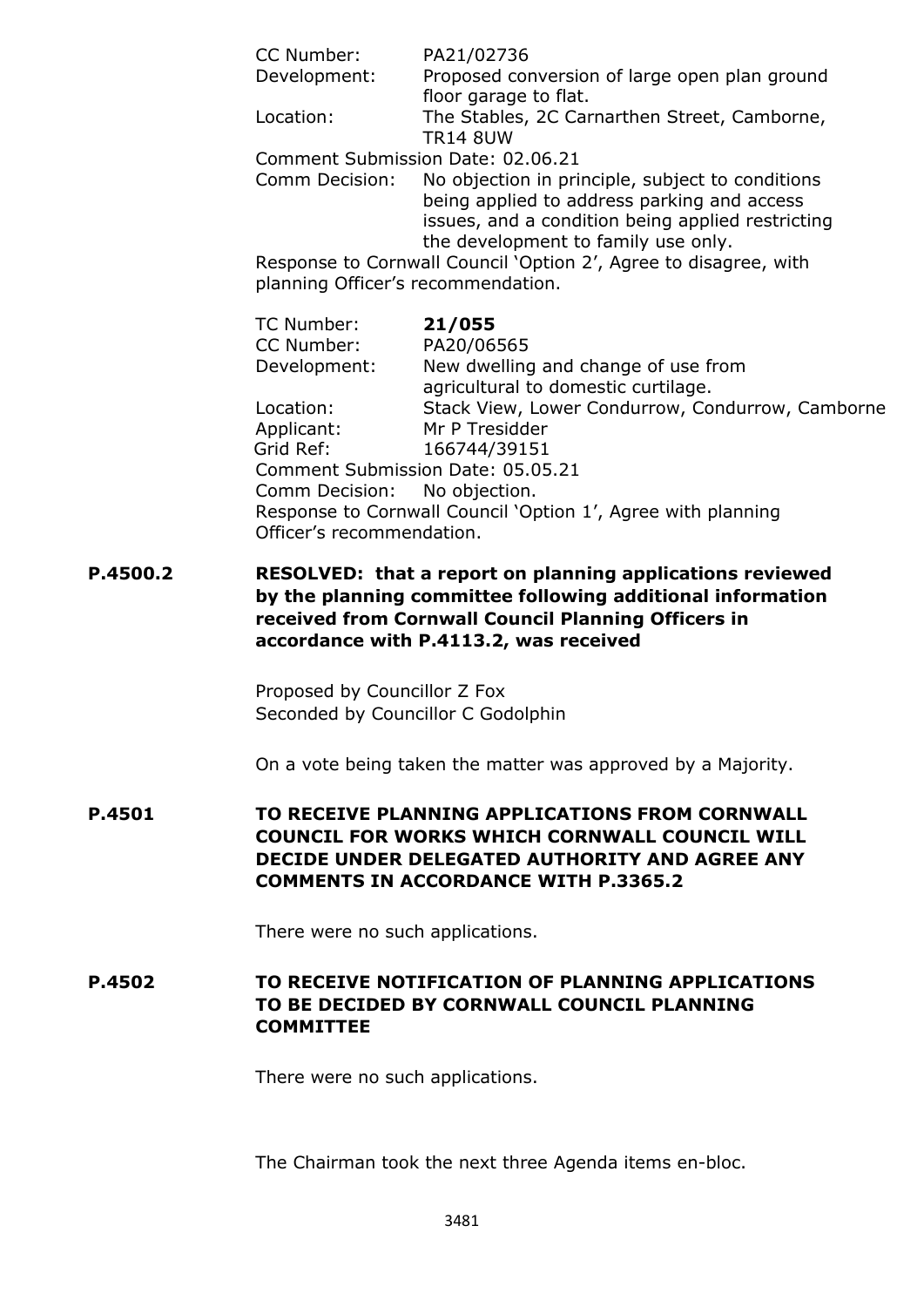| P.4503   | TO RECEIVE AN APPEAL NOTIFICATION FOR PA20/07705,<br>LAND ADJ TO NUMBER 25 CHURCH ROAD, PENPONDS,<br><b>CAMBORNE</b>                                                                                                                                                                                                                                                                               |
|----------|----------------------------------------------------------------------------------------------------------------------------------------------------------------------------------------------------------------------------------------------------------------------------------------------------------------------------------------------------------------------------------------------------|
|          | TO RECEIVE AN APPEAL NOTIFICATION FOR PA20/10327,<br>LAND NORTH OF WOODCOCKS ROOST, BARRIPER,<br><b>CAMBORNE</b>                                                                                                                                                                                                                                                                                   |
|          | TO RECEIVE AN APPEAL NOTIFICATION FOR PA18/08586,<br>THE OLD NURSERY, HIGHER PENPONDS ROAD, PENPONDS,<br><b>CAMBORNE</b>                                                                                                                                                                                                                                                                           |
| P.4503.2 | RESOLVED: that Appeal Notifications for for PA20/07705,<br>Land Adj to number 25 Church Road, Penponds, Camborne;<br>PA20/10327, Land North of Woodcocks Roost, Barripper,<br>Camborne; PA18/08586, The Old Nursery Higher Penponds<br>Road, Penponds, Camborne, were received. Delegated<br>authority to the Chairman and Vice Chairman to take any<br>action needed on the appeals, was approved |
|          | Proposed by Councillor Z Fox<br>Seconded by Councillor S Weedon                                                                                                                                                                                                                                                                                                                                    |
|          | On a vote being taken the matter was approved unanimously.                                                                                                                                                                                                                                                                                                                                         |
| P4504    | TO RECEIVE AND APPROVE THE CAMBORNE TOWN<br><b>COUNCIL'S C19 RISK ASSESSMENT FOR ATTENDING FACE</b><br>TO FACE MEETINGS AT THE PASSMORE EDWARDS<br><b>BUILDING</b>                                                                                                                                                                                                                                 |
| P.4504.2 | <b>RESOLVED: that the Camborne Town Council's C19 Risk</b><br><b>Assessment for Attending Face to Face Meetings at the</b><br>Passmore Edwards Building, was received and approved                                                                                                                                                                                                                 |
|          | Proposed by Councillor C Godolphin<br>Seconded by Councillor D Atherfold                                                                                                                                                                                                                                                                                                                           |
|          | On a vote being taken the matter was approved unanimously.                                                                                                                                                                                                                                                                                                                                         |
|          | There being no further business the Chairman closed the<br>meeting at 7.28 pm.                                                                                                                                                                                                                                                                                                                     |

## **APPENDIX 1**

TC Number: **21/091** CC Number: PA21/04486 Development: Erection of garden building to be used as office/recreational space.<br>Location: Rosehaven, 10 Mill Road, Penponds, TR14 0OH Location: Rosehaven, 10 Mill Road, Penponds, TR14 0QH<br>Grid Ref: 163482 / 39185 163482 / 39185 Comment Submission Date: 07.07.21 Comm Decision: No objection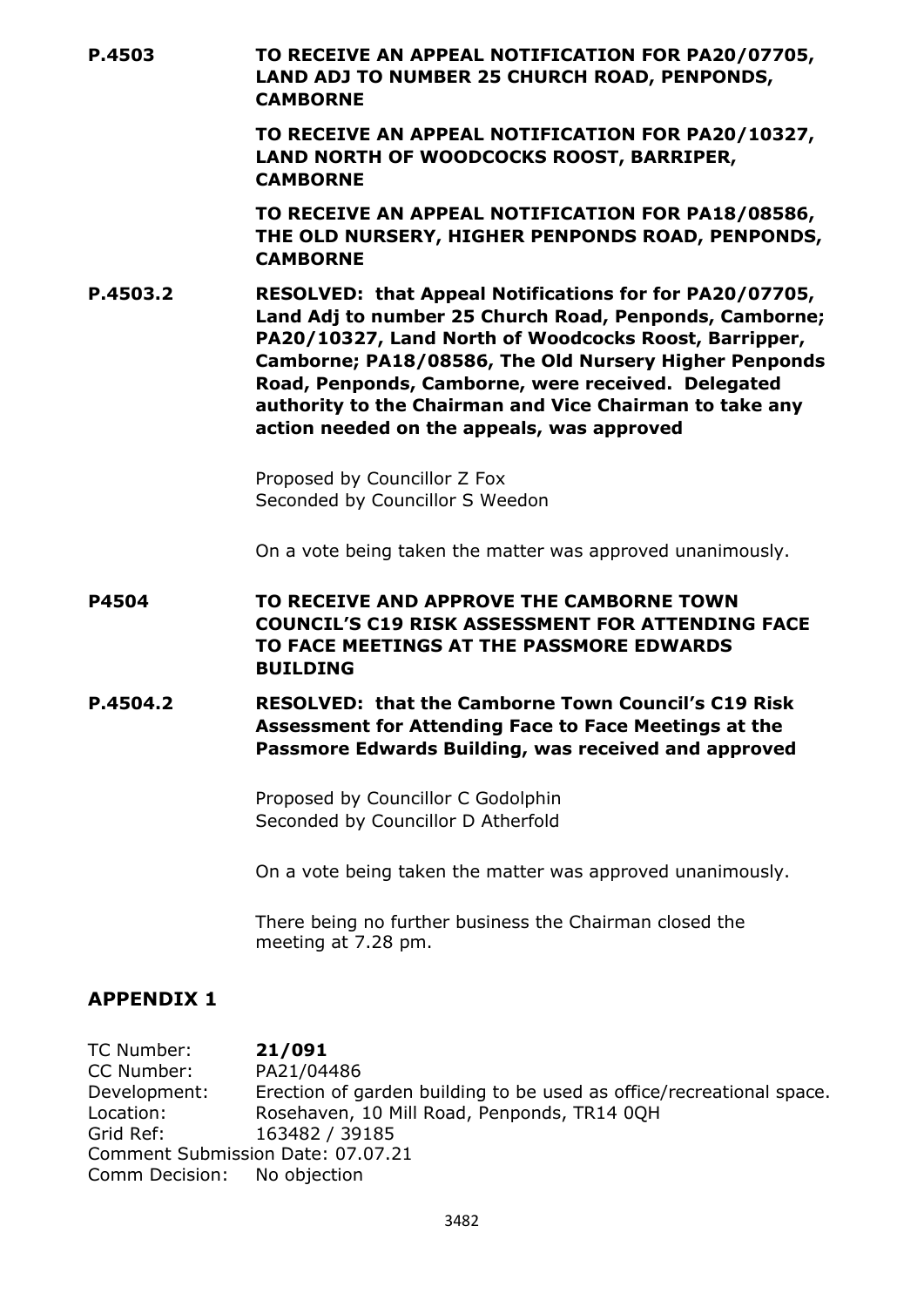TC Number: **21/092** CC Number: PA21/05104 Development: Conversion and extension of existing dwelling to form two flats Location: 1 Tolcarne Street, Camborne, Cornwall, TR14 8JH Grid Ref: 164949/39903 Comment Submission Date: 07.07.21 Comm Decision: No objection

TC Number: **21/095** CC Number: PA21/04241 Development: To build 2 new flats Location: West Country Family Butchers 10 Trelowarren Street, Camborne, Cornwall Grid Ref: 164772/40103 Comment Submission Date: 07.07.21 Comm Decision: No objection

TC Number: **21/099** CC Number: PA21/04985 Development: Proposed first floor, flat roofed rear extension. Location: 4 Carnarthen Street, Camborne, TR14 8UW Grid Ref: 165158/39881 Comment Submission Date: 07.07.21 Comm Decision: No objection

TC Number: **21/100** CC Number: PA21/05648 Development: Construction of a Conservatory. Location: 18 Trenerthen Close, Camborne, TR14 9ER Grid Ref: 166146/37841 Comment Submission Date: 07.07.21 Comm Decision: No objection

TC Number: **21/104** CC Number: PA21/05014 Development: Change of use to public open space Location: The Nursery, Mill Road, Penponds, Camborne Grid Ref: 163611/39124 Comment Submission Date: 07.07.21 Comm Decision: No objection, the Town Council fully supports this application.

| TC Number:                        | 21/105                                                          |
|-----------------------------------|-----------------------------------------------------------------|
| CC Number:                        | PA21/05682                                                      |
| Development:                      | Proposal to install 2 x new gas cooler at roof and 2 x new      |
|                                   | refrigeration packs in service yard covered by timber fence and |
|                                   | gate along with Armco barrier                                   |
| Location:                         | Tesco, Wesley Street, Camborne TR14 8DT                         |
| Grid Ref:                         | 165254/40165                                                    |
| Comment Submission Date: 07.07.21 |                                                                 |
| Comm Decision: No objection       |                                                                 |

## **APPENDIX 2**

| TC Number: | 21/093     |
|------------|------------|
| CC Number: | PA21/05058 |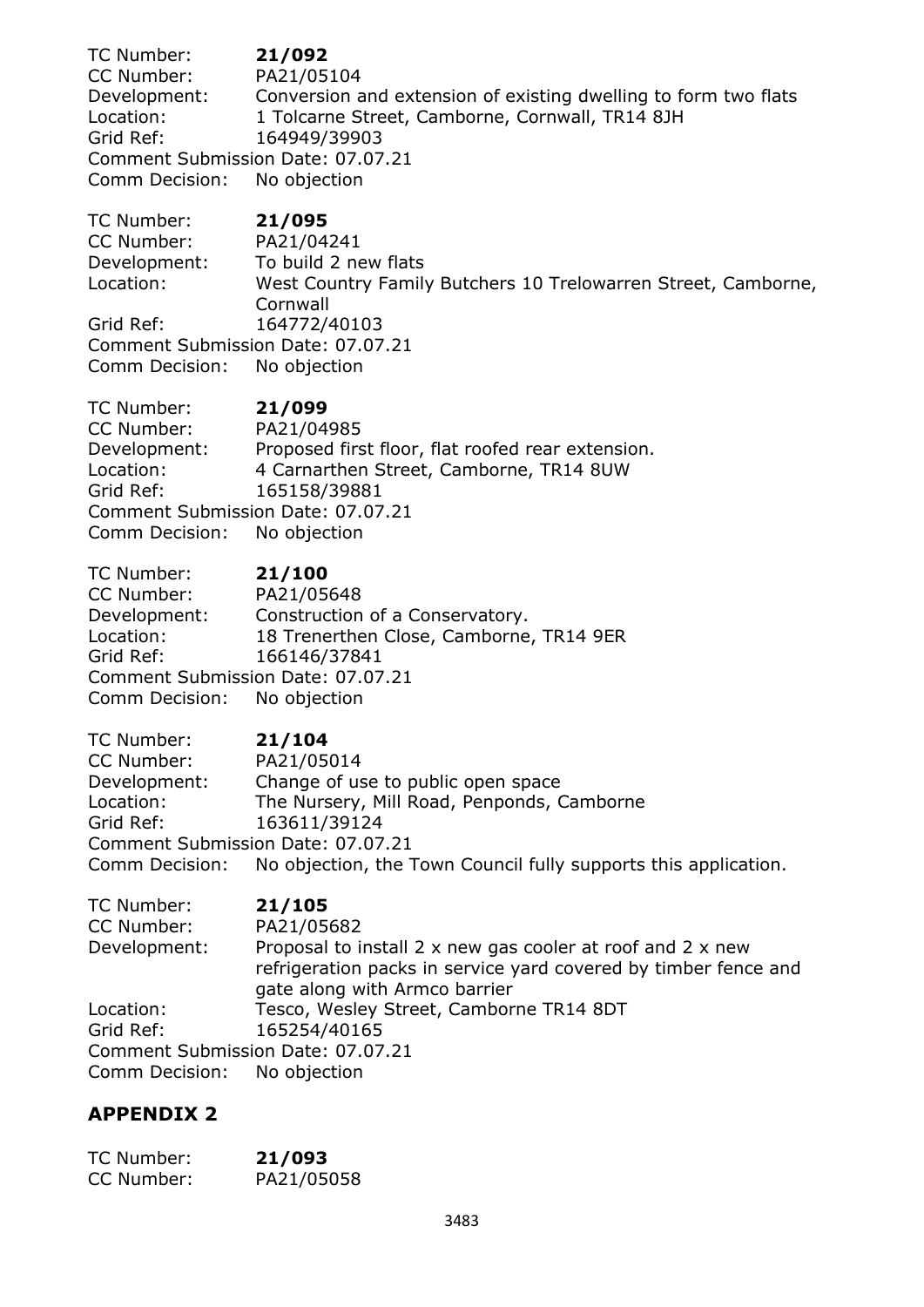| Development:<br>Location:<br>Grid Ref:<br>Sent to:<br>Comm Decision:                                                                  | Reserved matters application for the erection of up to 9 dwellings<br>following outline approval PA17/08778<br>Land NE of Polgine Lane, Troon, Cornwall<br>1666431/38436<br>Comment Submission Date: 07.07.21<br>Councillor D Atherfold<br>Camborne Town Council recommend refusal of this application.<br>The site is outside of the physical boundaries of the existing<br>settlement of Troon and is therefore open countryside as defined<br>under paragraph 2.33 of the Cornwall Local Plan Strategic Policies<br>2010-2030. The site lies within the Camborne and Redruth Mining<br>Districts of the World Heritage Site, and the proposed development<br>would not be in keeping with the locality and be harmful to the<br>character and appearance of the countryside, and the World<br>Heritage Site. The development would be overbearing,<br>overlooking, and cause loss of light to neighbouring properties, it<br>would also constitute overdevelopment of the site. Furthermore<br>the land has arsenic contamination which if not addressed could be<br>harmful to future residents of the development. |
|---------------------------------------------------------------------------------------------------------------------------------------|-------------------------------------------------------------------------------------------------------------------------------------------------------------------------------------------------------------------------------------------------------------------------------------------------------------------------------------------------------------------------------------------------------------------------------------------------------------------------------------------------------------------------------------------------------------------------------------------------------------------------------------------------------------------------------------------------------------------------------------------------------------------------------------------------------------------------------------------------------------------------------------------------------------------------------------------------------------------------------------------------------------------------------------------------------------------------------------------------------------------------|
| TC Number:<br>CC Number:<br>Development:<br>Location:<br>Grid Ref:<br>Sent to:<br>Comm Decision:                                      | 21/094<br>PA21/04849<br>The proposal is to build a three-bedroom detached house on land<br>which has been vacant for numerous years.<br>Land adjacent to Number 1 Dolcoath Avenue, Camborne, TR14 8RY<br>165822/40294<br>Comment Submission Date: 07.07.21<br><b>Councillor S Weedon</b><br>Camborne Town Council has no objection in principle, but would<br>like its concerns noted regarding, overlooking, loss of light, and<br>overbearing to the neighbouring property.                                                                                                                                                                                                                                                                                                                                                                                                                                                                                                                                                                                                                                           |
| TC Number:<br>CC Number:<br>Development:<br>Location:<br>Grid Ref:<br>Comm Decision:                                                  | 21/096<br>PA21/05364<br>Installation of Mezzanine construction of Orangery and Associated<br>works.<br>The Coach House, Roseworthy Hill, Roseworthy, TR14 0DU<br>161530/39821<br>Comment Submission Date: 07.07.21<br>Camborne Town Council are unable to submit comments on this<br>application at this time, due to there being insufficient information<br>provided.                                                                                                                                                                                                                                                                                                                                                                                                                                                                                                                                                                                                                                                                                                                                                 |
| TC Number:<br>CC Number:<br>Development:<br>Location:<br>Grid Ref:<br>Comment Submission Date: 07.07.21<br>Sent to:<br>Comm Decision: | 21/097<br>PA21/05117<br>Demolition of existing dwelling and erection of two flats<br>39 Lower Pengegon, Pengegon, Camborne, Cornwall<br>165880/39992<br>Councillor R Congdon<br>Recommend refusal of planning application 21/097 (PA21/05117).<br>The proposed two flats appear to not be in keeping with the WHS<br>area. The pre-application advice had concerns that the<br>development was 'asking too much of the plot', suggesting<br>overdevelopment. There are potential issues regarding                                                                                                                                                                                                                                                                                                                                                                                                                                                                                                                                                                                                                       |